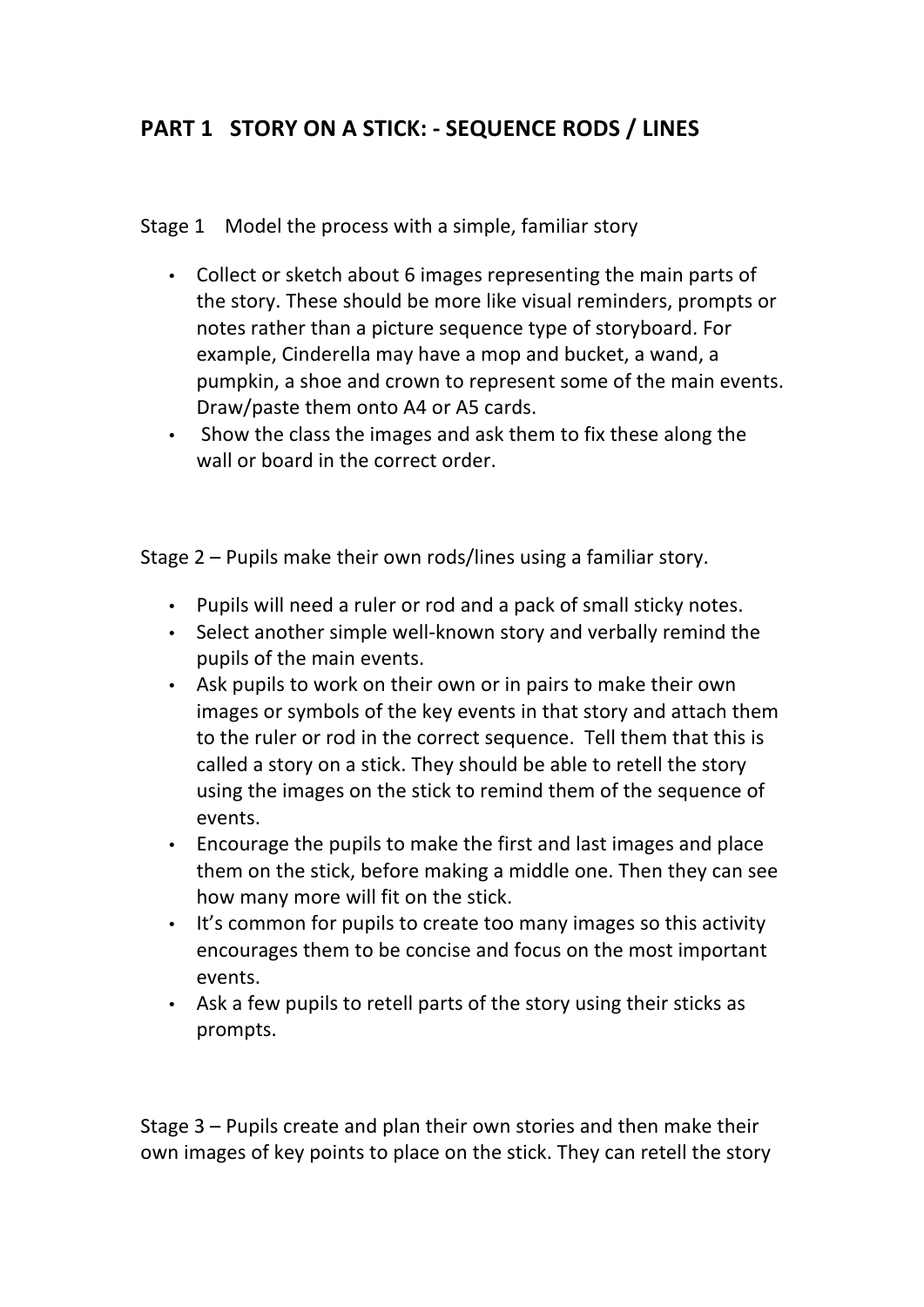or parts of their stories to the rest of the class before writing the full story on paper.

This technique can be used as a planning/ plotting tool when pupils are writing their own stories. It can be adapted to just drawing images in their books to represent key moments in sequence. It is also an excellent way of encouraging pupils to gain confidence in speaking by using the sticks as prompts to tell stories.

## **Paragraphs and connectives**

This technique can be adapted for work on paragraphs. Use cards with short sentences or phrases to summarise the main points in the paragraphs. They can be organized along a stick or piece of paper or on string attached with paper clips like a washing line. Connectives can then be added if appropriate.

## **Cross curricular**

Sequence rods/lines can be used for instructions, historical events and other sequences in subjects across the curriculum.

# **PART 2: THE SILENT MOVIE**

### **PREPARATION**

- Select a text with a storyline such as a short novel, part of a novel or a narrative poem or play. Choose a text with plenty of action or interaction and make individual name tags or sticky labels for each character. This works best as an introduction to a new text.
- Summarise the text by pairing it right down to what the characters actually did, so you can read out a speeded version of the bare bones of the action in a short space of time.

### **THE LESSON**

• Define the lesson objective as helping the class become familiar with the main actions in the chosen text.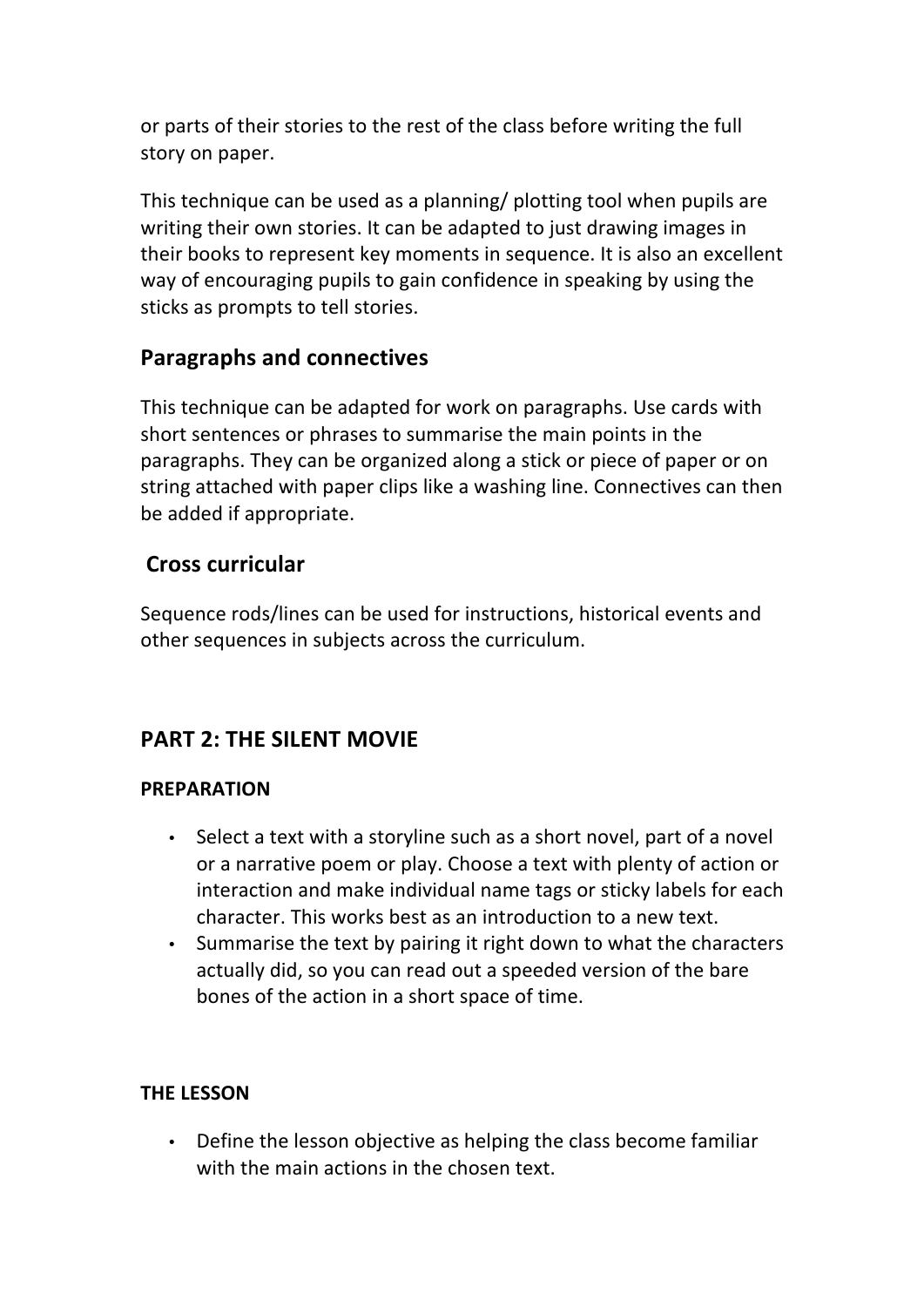- Explain that some pupils will be asked to walk through the main events in the text, as if they were in a silent movie, but without the characteristic rapid movements.
- Allocate a performance area.
- Use the name tags to allocate pupils to the characters and ask them to sit or stand near the performance area, ready to perform on cue.
- Explain that the characters should react appropriately to your fairly rapid reading of the main events, by walking the moves and using brief actions or mime, but no speech.
- Read out the main events and ask pupils to perform what they hear, as if in a silent movie. This will be a little chaotic at first, so you will need to run a rehearsal before a final version. This is meant to be fairly light hearted and should not involve paying any attention to acting skills or accuracy of mime. The main purpose of this activity is to enable the pupils to see the events unfold rapidly, so that a sense of the whole as a sequence of events can be appreciated.

## **Alternative version with more challenge:**

Organise pupils into small groups;

• Select a smaller part of the text and divide it into sections of about 100 lines per section. Then allocate one section to each group and ask them to perform it after a short practice.

### **Differentiation**

#### **Either**

a) give each group a summary of their section to practise and then perform a silent movie version or

b) ask each group to summarise their section themselves. They should describe what is happening in fairly short sentences. The sentences should answer the questions: Where is it set? Who is there? What do they do?

• As an extension task for either of the above, ask the groups to decide how their section might be staged in term of set, costume and lighting, together with reasons for their choice: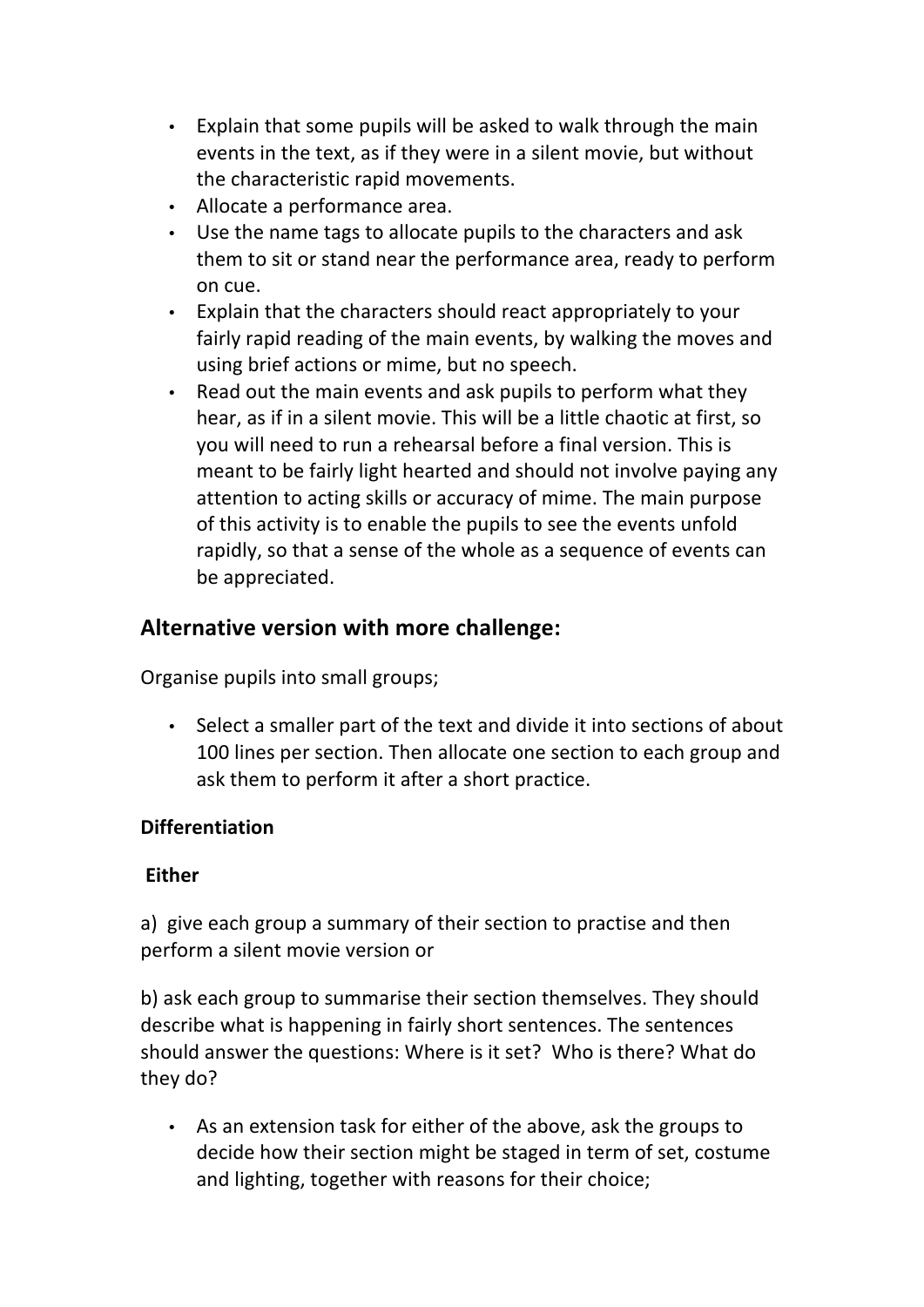#### **PLENARY**

• Ask pupils quick questions to test their memory of the main events.

### **PART 3: PLOT BOXES AND PLOT BOOKS**

#### **Preparation**

• A plot box is a shoe box or similar container with a few objects inside, that could represent aspects of the plot of a story. It is useful to have a genre or theme in mind when collecting items for the box. The objects could include a small toy character or something a character might own and a selection of objects relating to the theme or genre. For example, a magic theme might have a figure or picture of a wizard, a mirror, a toy tree, a toy cat or a small pot to represent a cauldron. If you are using a shoe box you can put a piece of black velvet on the base and/or cover the lid with stars. You will need to make one as a model. but pupils will be keen to make their own boxes either in class or for homework. Themes for stories could include space, underwater/mermaids, animals, sport, horses, pop stars etc. to reflect the interests of the pupils.

#### **The Lesson**

- Show the plot box to the class and invite suggestions for a possible story plot, linked to the items in the box.
- Listen to a few ideas and then model the process by writing up and answering the next 6 questions:

What is the title?

Who is in the story and where are they?

Who else is in the story?

What happens in the story that is exciting, interesting, dangerous or unusual?

How does your story end?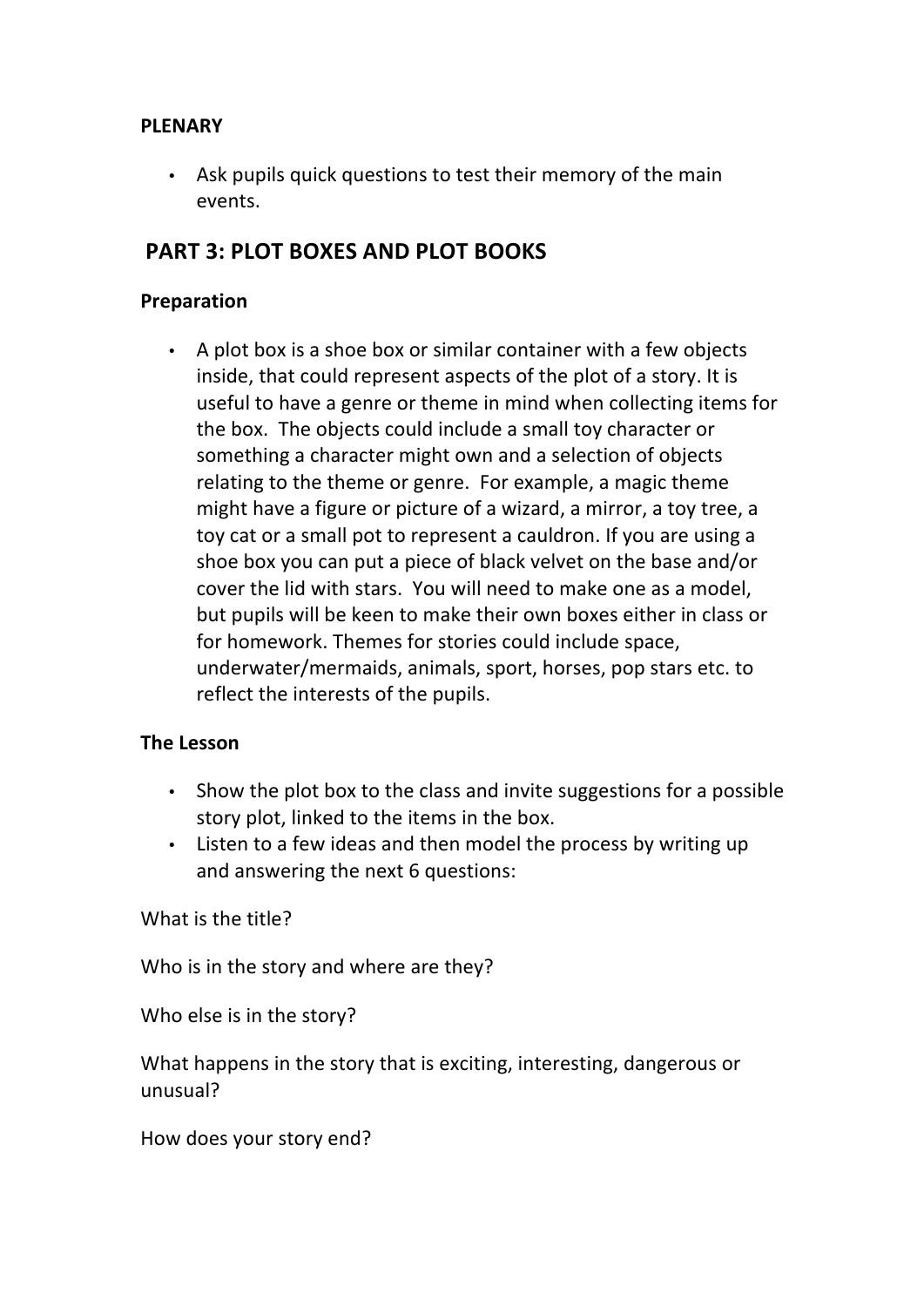What is the blurb to persuade someone to read the story?

For example, the Goldilocks story plot would look like this:

Goldilocks and the Three Bears / A girl called Goldilocks is in the forest/ three bears live in the forest / Goldilocks eats their porridge, breaks a chair and sleeps on one of the beds/ the bears come back and chase her away// Read this story to find out what happens when a girl finds an empty house in a forest.

- Give pupils time in pairs or threes to answer the same questions about another plotline of their own, using the same items in the box or different items if you have another box.
- Stress the difference between a plot and a full-blown story. The plot should be expressed briefly in only one phrase or a sentence per section. They should record each part of the plotline on sticky labels or small pieces of paper about 8cms square to ensure brevity.
- Ask pupils to fix their plot pages together to form a plot book and collect them in. Explain that anyone should be able to make up a story using one of these plot books but they would all be slightly different because of the added details. The small size of the plot books helps pupils remember that a plot is the bare bones of a story and therefore much shorter.
- Ask pupils to make their own plot boxes, by selecting items that could make a good story and deigning an appropriate box on a theme. They are then allowed a few minutes to play around with the items to help them construct a plot before making a plot book to go with the box. The making of the box, the composition of the plot complement each other.

### **Variations**

- Older pupils can make plot boxes for younger children.
- Pupils can write the full story using their own or other pupils' plot books and boxes.
- Pupils can make plot boxes for existing stories.
- Collect the plot books to make a library of plots to develop as stories.